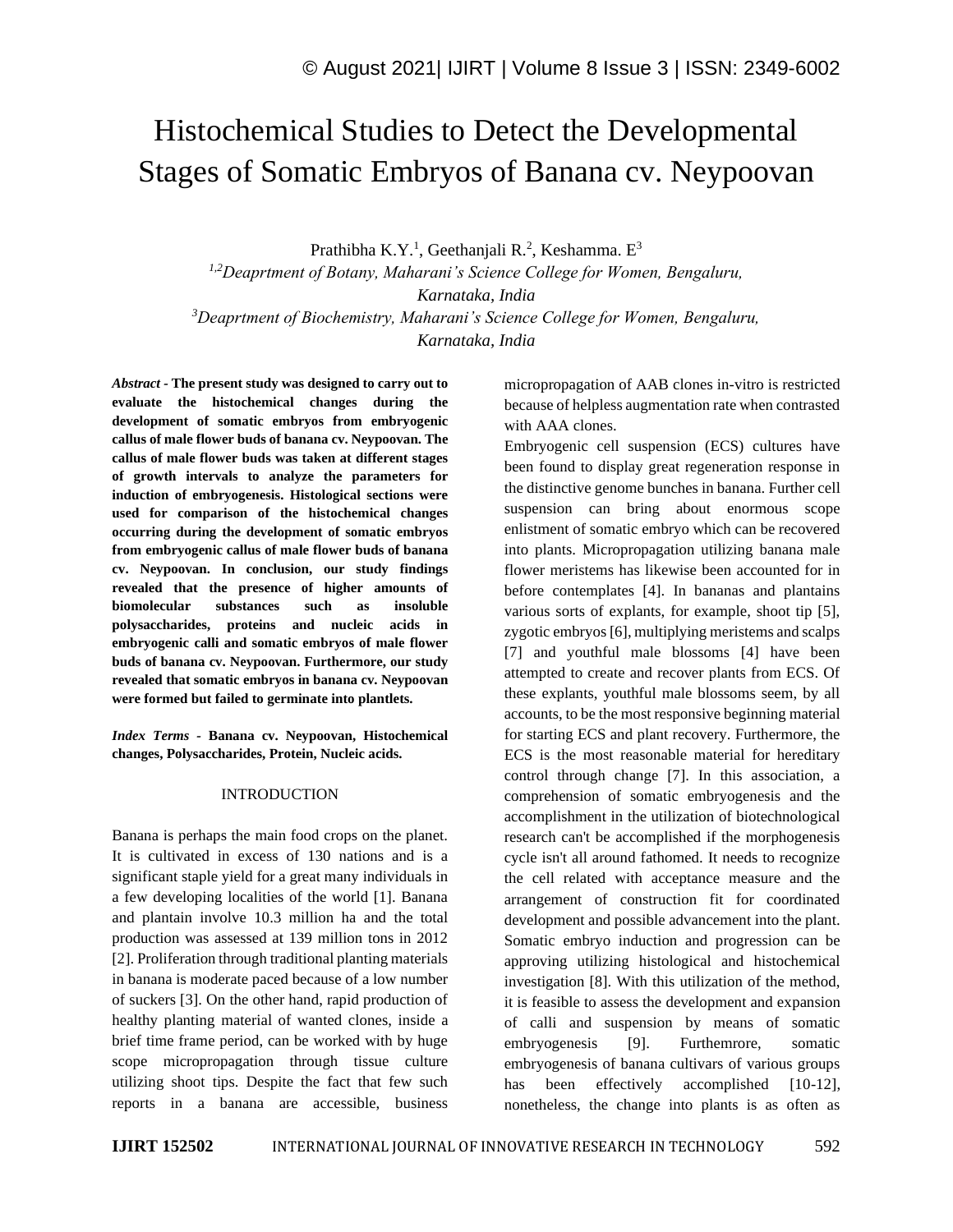possible low, subsequently restricting its relationship with hereditary change methods. The portrayal of the various phases of the embryogenic cycle can assist with identifying conceivable restricting strides just as to find the embryogenic regions in the explant. This can aid the meaning of methodologies for hereditary control of the material. Hence, the present study was designed to carry out to evaluate the histochemical changes during the development of somatic embryos from embryogenic callus of male flower buds of banana cv. Neypoovan.

## II. METHODS AND MATERIALS

#### MATERIALS

The callus of male flower buds were taken at different stages of growth intervals to analyze the parameters for induction of embryogenesis. Embryogenic, nonembryogenic callus and somatic embryos of banana cvs. at successive stages of development were used for the present study.

## HISTOCHEMICAL ANALYSIS

Fixation and killing of the callus were done in FAA (formalin, acetic acid and ethyl alcohol in the proportion of 90:5:5 by volume) for a period of 24 to 48 hours. The fixed material was washed with 70% alcohol and dehydrated using different grades of alcohol such as 70%, 80%, 90% and absolute alcohol for a period of 24 hours in each treatment. They were further dehydrated using ethyl alcohol and n-butanol in the ratio of 3:1, 1;1, 1:3. Paraffin wax of 58-60oC melting point was opted for infiltration and further embedding samples. Thin sections of 10-15 µm thickness were taken with the help of a rotatory microtome. Deparaffinisation is a prerequisite for staining any slide. The slides were deparaffinised using xylene. The deparaffinised sections were subjected to histochemical staining for the localization of different cellular compounds viz., total insoluble polysaccharides, total insoluble proteins and nucleic acids, cytoplasm and nucleus by using standardized protocols and techniques.

## III. RESULTS

Histochemical analysis of embryogenic callus and somatic embryos of banana cv. Neypoovan was done to localize the macromolecules like insoluble polysaccharides, proteins, nucleic acids (Table 1 & 2; Plate 1, 2 & 3).

Table 1: Comparative histochemistry of biomolecules during formation of embryogenic callus from male flower buds of banana cv. Neypoovan

| <b>Biomolecules</b>                   | Callus<br>cells | Epidermis | Developing<br>proembryos<br>at periphery |
|---------------------------------------|-----------------|-----------|------------------------------------------|
| <b>DNA</b>                            | $^{++}$         |           | $^{+++}$                                 |
| <b>RNA</b>                            | $^{++}$         | +         | $^{+++}$                                 |
| Total proteins                        | $^{++}$         | +         | $^{+++}$                                 |
| insoluble<br>Total<br>polysaccharides | $^{++}$         | $^{+}$    | $^{+++}$                                 |

+++: Intense; ++: Rich; +: Poor

Table 2: Histochemical changes during somatic embryo formation from male flower buds of banana cultivar Neypoovan

| <b>Biomolecules</b>                | Globular<br>embryo | Cordate<br>embryo | Mature<br>embryo |
|------------------------------------|--------------------|-------------------|------------------|
| <b>DNA</b>                         | $^{+++}$           | $^{+++}$          | $^{++}$          |
| <b>RNA</b>                         | $^{+++}$           | $^{+++}$          | $^{++}$          |
| Total proteins                     | $^{+++}$           | $^{+++}$          | $^{++}$          |
| Total insoluble<br>Polysaccharides | $^{+++}$           | $^{+++}$          | $^{++}$          |

+++: Intense; ++: Rich; +: Poor

## TOTAL POLYSACCHARIDES

The embryogenic callus and somatic embryos showed intense pink colour at the meristematic zones as well as wall region of the meristemoids. The meristematic zones showed presence of starch in few yellow nodular callus but starch was absent in the meristematic zone of other nodular callus. Some of the non-meristematic parenchymatous regions also showed intense total insoluble polysaccharide. But localization was not uniform in embryogenic callus (plate -1, figure a-d).

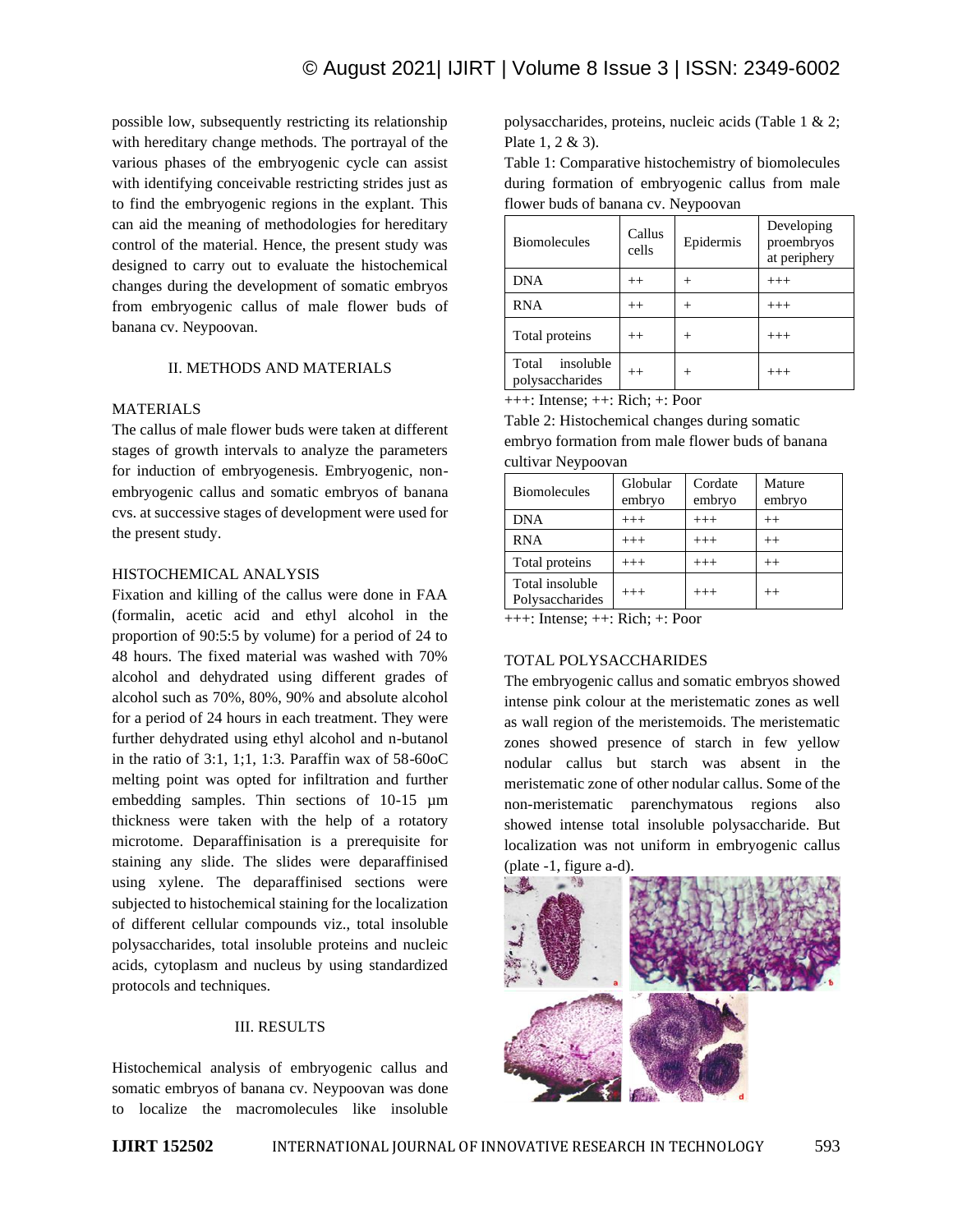# Plate-1

Figs. a-dSections of somatic embryos stained with per-iodic acid schiffs reagent for localizing insoluble polysaccharides during different developmental stages in banana cv. Neypoovan.

- a. Primary globular somatic embryo showing intense accumulation of insoluble polysaccharides.
- b. Mitotic cell division in the proliferating somatic embryos showing intense localization of starch.
- c. The origin of secondary somatic embryo on epidermal cell of primary somatic embryo.
- d. Primary globular somatic embryo showing intense accumulation of insoluble polysaccharides towards periphery and procambial region in the centre.



#### Plate-2

Figs. a-dSections of embryogenic callus showing origin of proembryos from embryogenic callus, stained with Mercuric Bromophenol Blue for localizing proteins in banana cv. Neypoovan.

- a. Intense localization of insoluble proteins in the somatic embryo.
- b. Globular and heart shaped epidermised somatic embryos with intense localization of proteins.
- c. Intense localization of insoluble protein granules in all the cells of proembryo.
- d. Gradual enlargement of proembryos showing insoluble protein accumulation at periphery.



# Plate-3

Figs. a-dSections of somatic embryos showing different stages of development stained with Toluidine blue for localization of nucleic acids in banana cv. Neypoovan.

- a. Fused somatic embryos showing provasculature with intense accumulation of RNA and DNA.
- b. Somatic embryos of globular and heart shape showing rich localization of RNA and DNA.
- c. Somatic embryos showing fused provasculature with Plumule like region.
- d. Fused somatic embryogenic cluster showing localization of nucleic acids.

#### TOTAL PROTEINS

The meristematic embryogenic callus showed intense total insoluble proteins (Plate 2, Figure. a-d). The parenchymatous zone of embryogenic callus and somatic embryos showed intense total insoluble proteins.

#### NUCLEIC ACIDS

Histochemical analysis of embryogenic callus and somatic embryos showed intense RNA accumulation at the meristematic zones and the parenchymatous regions of embryogenic callus showed good staining for nucleic acids The somatic embryos showed intense staining for nucleic acids (Table 2) (plate-3, figures ad).

Overall, histochemical observations of embryogenic callus and somatic embryos of banana cv. Neypoovan revealed the intense accumulation of total insoluble polysaccharides, total proteins, and nucleic acids in the embryogenic callus and somatic embryos.

#### IV. DISCUSSION

Histochemical localization of insoluble polysaccharides was noted in the fringe locale of embryogenic callus and somatic embryos of male flower buds of banana cv. Neypoovan. Thomas et al believed starch to be a pointer of the improvement of tissue towards somatic embryogenesis [13]. For sure, different works have shown that prior to following organogenesis or embryogenesis the cells orchestrate and store extensive measures of starch [14, 15]. It has been recommended that starch might work as a fuel source during serious meristematic movement or may give osmotica as free dissolvable sugars [16]. Starch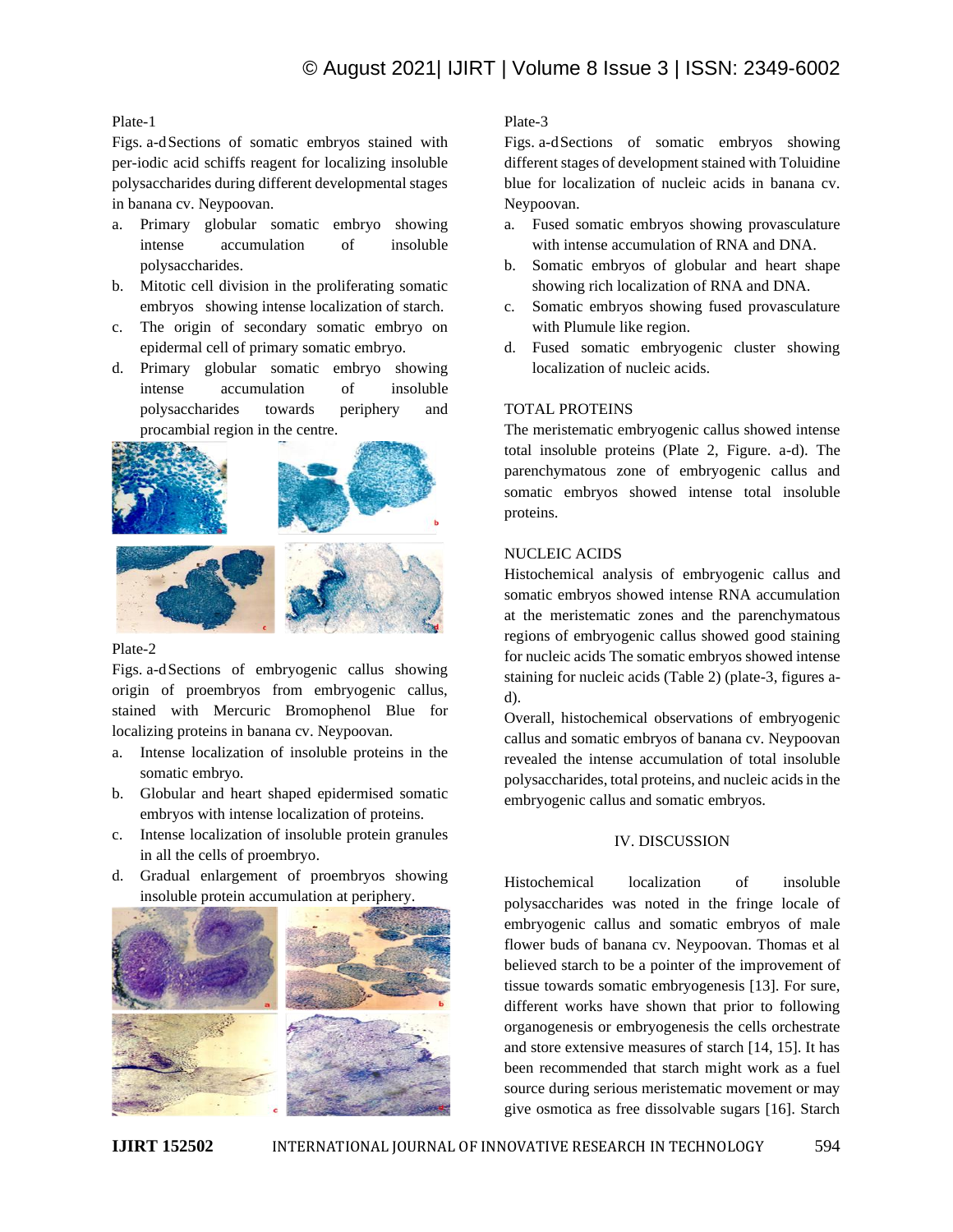debasement brings about the development of glycolytic intermediates that will along these lines catabolized and yield high measures of ATP [17]. Mikula et al reported that the ultrastructural investigation of embryogenic callus of Gentiana punctata. They noticed distinct accumulation of starch in the fringe region of embryogenic callus which brought about somatic embryos, even in our current work particular starch rich fringe zones in embryogenic callus and somatic embryos were noticed [18]. Dhed'A et al revealed in suspension cultures of banana cv. Bluggoe, starch granules and proteins were seen from single cell to globular and mature phases of substantial undeveloped organisms got from scalp [19]. Notwithstanding, rather than discoveries of our investigation Escalant et al reported absence of starch in the developmental stages and localized presence in the mature embryos [20]. Furthermore, presence of starch in the unicell / multicells which forms somatic embryo has been reported in plants like cork oak [21], sugarcane [22], Cassava [16], highlighting the importance of starch in the ontogeny of somatic embryos. Many reports suggested that starch deposition in the matured somatic embryo is necessary for germination into normal plant as in Norway spruce [23], bamboo [24], in Hevea brazilensis [15].

Neumann reported that a continuous change in the composition of the protein moiety occurs with initiation and termination of protein synthesis of one or other group in a sequential and hierarchical pattern during the induction of somatic embryogenesis in carrot. Similarly, in our work we have noted the presence of protein in embryogenic callus and somatic embryos of banana cv. Neypoovan [25].

According to Misra et al seed storage proteins are the source of amino acids for new proteins needed in germination. Storage proteins are located in protein bodies that may contain amorphic proteins such as enzymes, phytase containing globoids as well as protein crystals [26]. Leal and Misra, considered that accumulation of storage protein to be a marker of zygotic embryo maturation [27]. In embryos, proteins start to accumulate during later stages of rapid growth. Their synthesis declines during desiccations and late embryogenesis abundant (LEA) proteins increases [28]. Presence of proteins in the cells which develop into somatic embryos similar to our work have been reported in cell suspension culture of banana cvs. by number of authors like Dhed'A et al, Escalant et al, Grapin et al [12,19,20]. They have reported that protein rich cells will develop into somatic embryos of banana cvs. Distinct accumulation of proteins at the peripheral meristematic zone, in this study indicate the cells were preparing for cell division and for further growth of somatic embryos in accordance with the report by Michaux-Ferriere et al in Hevea brasiliensis [15].

According to Hu et al, before embryogenic cells were formed the synthesis of RNA was activated first followed with increase of synthesis rates of DNA and protein [29]. The histochemical and ultrastructural properties of meristematic zones during somatic embryogenesis suggest intense RNA synthesis and metabolic activity as stated by Maheshwaran and Williams et al in Trifolium [30]. Similar results were seen in the histochemical sections of embryogenic callus and somatic embryos of banana cv. Neypoovan. In the present histochemical study, RNA localization was seen prominently in the peripheral meristematic zone of embryogenic callus, embryo formation stage showed least localization of RNA. Whereas DNA was seen in embryogenic calli which was in contrast with the findings of Hu, Z. et al. [29]. According to them during formation of globular embryo, DNA synthesis reached peak then the activities of RNA and protein reached the peak. Increased RNA synthesis was also observed ultra-structurally by Mikula et al in Gentiana punctata during somatic embryogenesis [18]. Specific changes in nucleotide biosynthesis during carrot somatic embryogenesis was reported by Claudio Stasolla et al [31].

## V. CONCLUSION

In conclusion, our study findings revealed that the presence of higher amounts of biomolecular substances such as insoluble polysaccharides, proteins and nucleic acids in embryogenic callus and somatic embryos of male flower buds of banana cv. Neypoovan. Furthermore, our study revealed that somatic embryos in banana cv. Neypoovan were formed but failed to germinate into plantlets.

## **REFERENCES**

[1] Kumar, P. L., Selvarajan, R., Iskra-Caruana, M. L., Chabannes, M., & Hanna, R. (2015). Biology, etiology, and control of virus diseases of banana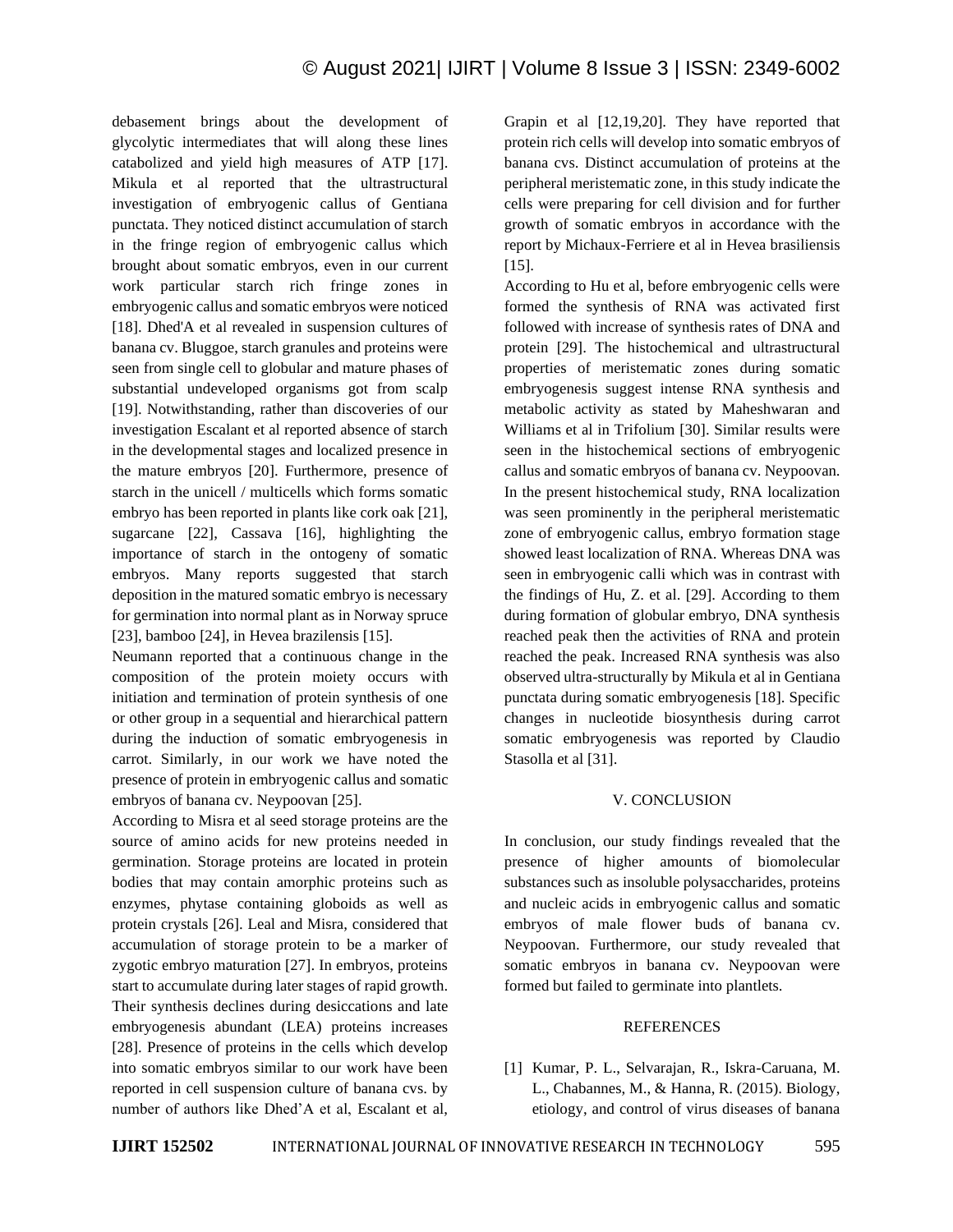and plantain. Advances in virus research, 91, 229- 269.

- [2] FAO Stat. FAO production statistics for banana and plantain in 2012. 2014.
- [3] Sági, L., May, G. D., Remy, S., & Swennen, R. (1998). Recent developments in biotechnological research on bananas (Musa spp.). Biotechnology and Genetic Engineering Reviews, 15(1), 313- 328.
- [4] Nandhakumar, N., Soorianathasundaram, K., Sudhakar, D., & Kumar, K. K. (2017). Genetic fidelity analysis in the micropropagated banana derived from immature primordial male flower bud.
- [5] Kulkarni, V. M., Suprasanna, P., & Bapat, V. A. (2006). Plant regeneration through multiple shoot formation and somatic embryogenesis in a commercially important and endangered Indian banana cv. Rajeli. Current Science, 842-846.
- [6] Navarro, C., Escobedo, R. M., & Mayo, A. (1997). In vitro plant regeneration from embryogenic cultures of a diploid and a triploid, Cavendish banana. Plant Cell, Tissue and Organ Culture, 51(1), 17-25.
- [7] Tripathi, J. N., Oduor, R. O., & Tripathi, L. (2015). A high-throughput regeneration and transformation platform for production of genetically modified banana. Frontiers in plant science, 6, 1025.
- [8] Dai, J. L., Tan, X., Zhan, Y. G., Zhang, Y. Q., Xiao, S., Gao, Y., ... & You, X. L. (2011). Rapid and repetitive plant regeneration of Aralia elata Seem. via somatic embryogenesis. Plant Cell, Tissue and Organ Culture (PCTOC), 104(1), 125- 130.
- [9] Pauda, M. S., Lima, C. D., Paiva, L. V., Barduche, D., Santos, B. R., & Stein, V. C. (2015). Histological and ultrastructural analysis of the Banana cv. Prata-Anã embryogenic calluses and cell suspension. Revista de Ciências Agrárias Amazonian Journal of Agricultural and Environmental Sciences, 58(2), 168-175.
- [10]Novak, F. J., Afza, R., Van Duren, M., Perea-Dallos, M., Conger, B. V., & Xiaolang, T. (1989). Somatic embryogenesis and plant regeneration in suspension cultures of dessert (AA and AAA) and cooking (ABB) bananas (Musa spp.). Bio/Technology, 7(2), 154-159.
- [11]Côte, F. X., Domergue, R., Monmarson, S., Schwendiman, J., Teisson, C., & Escalant, J. V. (1996). Embryogenic cell suspensions from the male flower of Musa AAA cv. Grand nain. Physiologia Plantarum, 97(2), 285-290.
- [12]Grapin, A., Schwendiman, J., & Teisson, C. (1996). Somatic embryogenesis in plantain banana. In Vitro-Plant, 32(2), 66-71.
- [13]Thomas, E., Konar, R. N., & Street, H. E. (1972). The fine structure of the embryogenic callus of Ranunculus sceleratus L. Journal of Cell Science, 11(1), 95-109.
- [14]Williams, E. G., & Maheswaran, G. (1986). Somatic embryogenesis: factors influencing coordinated behaviour of cells as an embryogenic group. Annals of Botany, 57(4), 443-462.
- [15]Michaux‐Ferrière, N., Grout, H., & Carron, M. P. (1992). Origin and Ontogenesis of Somatic Embryos in Heyea Brasiliensis (Euphorbiaceae). American Journal of Botany, 79(2), 174-180.
- [16] Stamp, J. A. (1987). Somatic embryogenesis in cassava: the anatomy and morphology of the regeneration process. Annals of Botany, 59(4), 451-459.
- [17]Mangat, B. S., Pelekis, M. K., & Cassells, A. C. (1990). Changes in the starch content during organogenesis in in vitro cultured Begonia rex stem explants. Physiologia Plantarum, 79(2), 267- 274.
- [18]Mikula, A., Tykarska, T. E. R. E. S. A., Zielinska, M., Kuras, M. I. E. C. Z. Y. S. Ł. A. W., & Rybczynski, J. J. (2004). Ultrastructural changes in zygotic embryos of Gentiana punctata L. during callus formation and somatic embryogenesis. Acta Biológica Cracoviensia Series Botánica, 46, 109-120.
- [19]Dhed'a, D. B., Dumortier, F., Panis, B., & Vuylsteke, D. (1991). Plant regeneration in cell suspension cultures of the cooking banana cv. Bluggoes'(Musa spp. ABB group).
- [20]Escalant, J. V., Teisson, C., & Cote, F. (1994). Amplified somatic embryogenesis from male flowers of triploid banana and plantain cultivars (Musa spp.). In Vitro–Plant, 30(4), 181-186.
- [21]Maâtaoui, M. E., Espagnac, H., & Michaux-Ferriere, N. (1990). Histology of callogenesis and somatic embryogenesis induced in stem fragments of cork oak (Quercus suber) cultured in vitro. Annals of Botany, 66(2), 183-190.